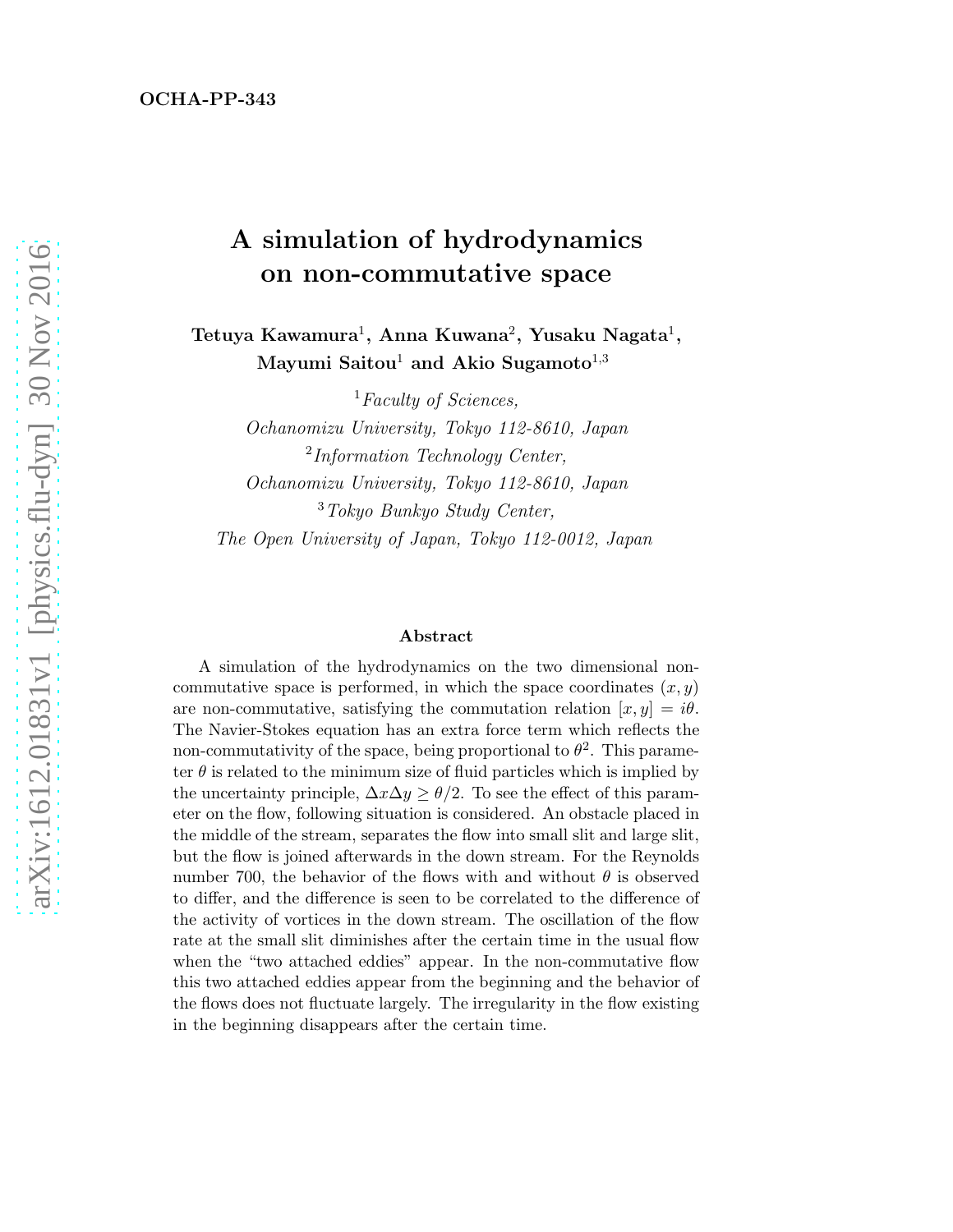#### 1 Hydrodynamics on non-commutative space

In the classical mechanics, the phase space volume occupied by dynamical systems is preserved in time. This is the statement of the Liouville theorem, shown by using the Hamilton dynamics:

$$
\dot{x} = \frac{\partial H}{\partial p} = \{x, H\}, \quad \dot{p} = -\frac{\partial H}{\partial x} = \{p, H\}.
$$
 (1)

If we replace the phase space  $(x, p)$  by the spacial coordinates  $(x, y)$ , then the volume of the real space occupied by particles is preserved in time. This gives the incompressible hydrodynamics:

$$
v_x = \dot{x} = \frac{\partial \varphi}{\partial y} = \{x, \varphi\}, \quad v_y = \dot{y} = -\frac{\partial \varphi}{\partial x} = \{y, \varphi\},\tag{2}
$$

where  $\{A, B\}$  is the Poisson bracket, and  $\varphi(x, y)$  is the stream function of the incompressible fluid which guarantees the continuity of the flow,  $\nabla \cdot \mathbf{v} = 0$ . If the flow is incompressible perfect fluid, the  $\varphi(x, y)$  is regarded as the stream function. Here we assume the density of the fluid  $\rho$  is constant in time. It is easily understood that if we consider the three dimensional fluid, Eq. (2) is replaced by

$$
v_i = \dot{x}_i = \{x_i, \varphi_1, \varphi_2\}, \ (i = 1 \sim 3), \tag{3}
$$

where the right hand side  $\{A, B, C\}$  is the Jacobian  $\partial(A, B, C)/\partial(x_1, x_2, x_3)$ , being called Nambu bracket at present [1] . The advective term which describes the temporal change of a physical quantity  $O$  by floating with the flow, is represented in terms of Poisson or Nambu bracket as

$$
(\boldsymbol{v} \cdot \nabla) \ O = \{O, \varphi_1, \cdots\}.
$$
 (4)

Therefore, the fluid dynamics can be given as

$$
\frac{D\mathbf{v}}{Dt} \equiv \frac{\partial \mathbf{v}}{\partial t} + \{\mathbf{v}, \varphi_1, \cdots\} = \frac{1}{\rho} \mathbf{F},\tag{5}
$$

where  $\boldsymbol{F}$  is the force acting on the fluid. Now the Navier-Stokes equation can be described in terms of Nambu-Poisson brackets:

$$
\rho(\{x_i, \dot{\varphi}\} + \{\{x_i, \varphi\}, \varphi\}) + \epsilon^{ij}\{p, x_j\} - \eta \Delta \{x_i, \varphi\} = 0 \text{ (for 2 dimensions)}, (6)
$$
  
\n
$$
\rho(\{x_i, \dot{\varphi}_1, \varphi_2\} + \{x_i, \varphi_1, \dot{\varphi}_2\} + \{\{x_i, \varphi_1, \varphi_2\}, \varphi_1, \varphi_2\})
$$
  
\n
$$
+ \epsilon^{ijk}\{p, x_j, x_k\} - \eta \Delta \{x_i, \varphi_1, \varphi_2\} = 0 \text{ (for 3 dimensions)}, (7)
$$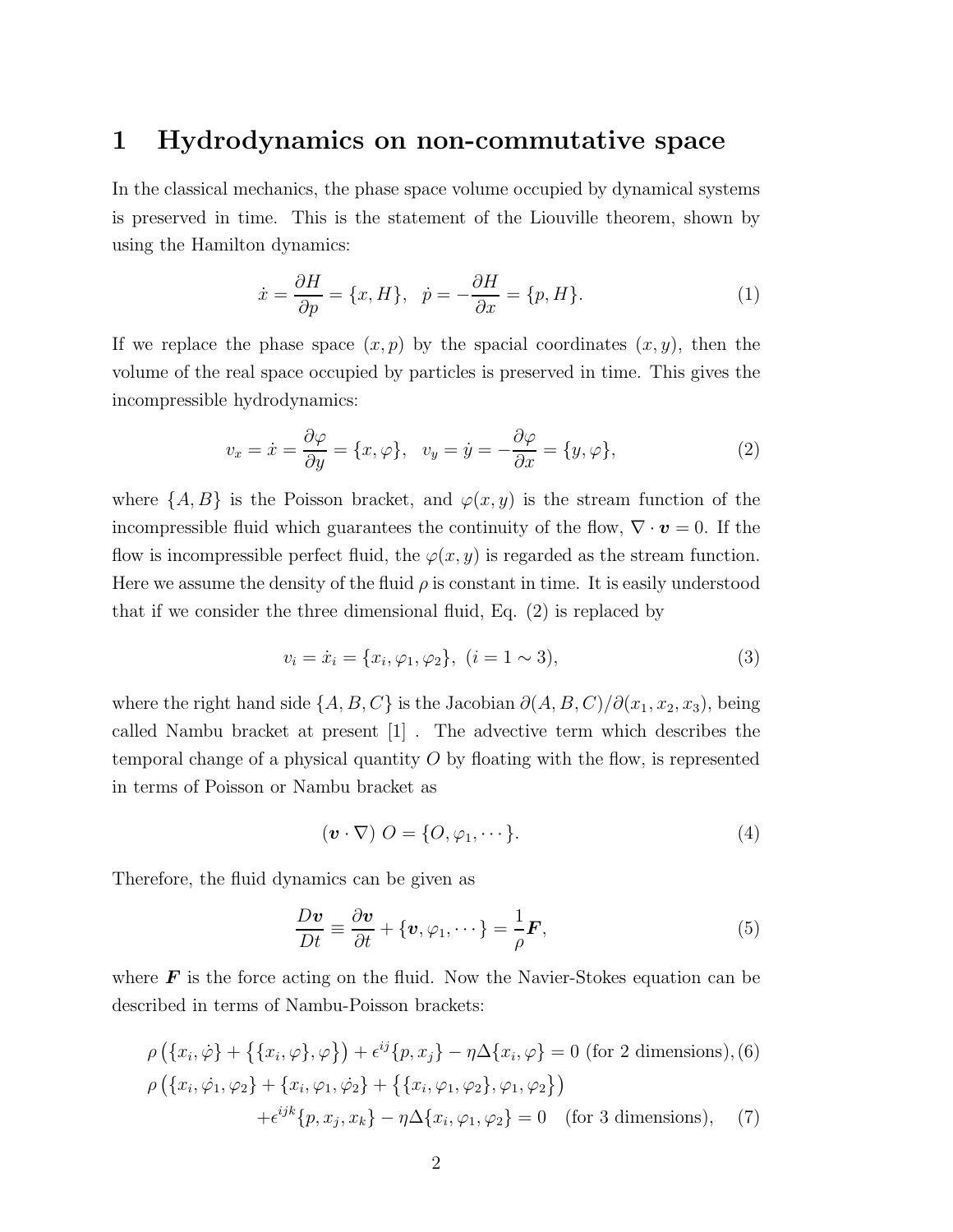where  $p(x, y, t)$  is the pressure and  $\eta$  is the viscosity. This was done by Nambu in his last work  $|2|$ .

Now we introduce the non-commutativity in space coordinates, and find the additional terms which will appear. This was carried out in [3] where the noncommutativity is introduced by replacing the Nambu-Poisson brackets with the Moyal brackets [4]. We discuss the two dimensional hydrodynamics in this paper, so the Moyal bracket becomes

$$
[A,B]_P \xrightarrow{replacement} \frac{1}{i\theta} [A,B]_M,
$$
\n(8)

where

$$
[A,B]_M \equiv A * B - B * A \tag{9}
$$

$$
A * B \equiv \exp\left(\frac{i\theta}{2}\epsilon_{ab}\frac{\partial^2}{\partial y^a \partial z^b}\right)A(y)B(z)\Big|_{y,z \to x}
$$
 (10)

This replacement is equivalent to consider the space coordinates  $(x, y)$  to be the operators  $(\hat{x}, \hat{y})$  satisfying the commutation relation  $[\hat{x}, \hat{y}] = i\theta$ , the  $\theta$  is a constant parameter. From this, the uncertainty relation is derived:

$$
\Delta x \Delta y \equiv \sqrt{\langle (\Delta x)^2 \rangle} \sqrt{\langle (\Delta y)^2 \rangle} \ge \frac{1}{2} \theta. \tag{11}
$$

The three dimensional case is a little more complicated. See the details in [3].

After the replacement of the Poisson brackets with the Moyal products, new terms arise only from the advective term, that is

$$
\frac{1}{i\theta}[v_i, \varphi]_M = \{v_i, \varphi\}_P \n-\frac{\theta^2}{24} \left(\frac{\partial}{\partial y^a} \frac{\partial}{\partial z^b} - \frac{\partial}{\partial y^b} \frac{\partial}{\partial z^a}\right)^3 v_i(y^a, y^b) \varphi(z^a, z^b)|_{y, z \to x} + O(\theta^4).
$$
\n(12)

Now, the Navier-Stokes equation of the hydrodynamics on the 2 dimensional non-commutative space is given by [3]

$$
\rho \frac{D\mathbf{v}}{Dt} + \nabla p - \eta \Delta \mathbf{v} = \mathbf{K} \tag{13}
$$
\n
$$
K_i = \rho \frac{\theta^2}{24} \left( \frac{\partial^3 v_i}{\partial x^3} \frac{\partial^2 v_x}{\partial y^2} + 3 \frac{\partial^3 v_i}{\partial x \partial y} \frac{\partial^2 v_y}{\partial y^2} + 3 \frac{\partial^3 v_i}{\partial x \partial y^2} \frac{\partial^2 v_x}{\partial x^2} + \frac{\partial^3 v_i}{\partial y^3} \frac{\partial^2 v_y}{\partial x^2} \right) + O(\theta^4). \tag{14}
$$

The  $K$  is the new force term which reflects the non-commutativity of the space.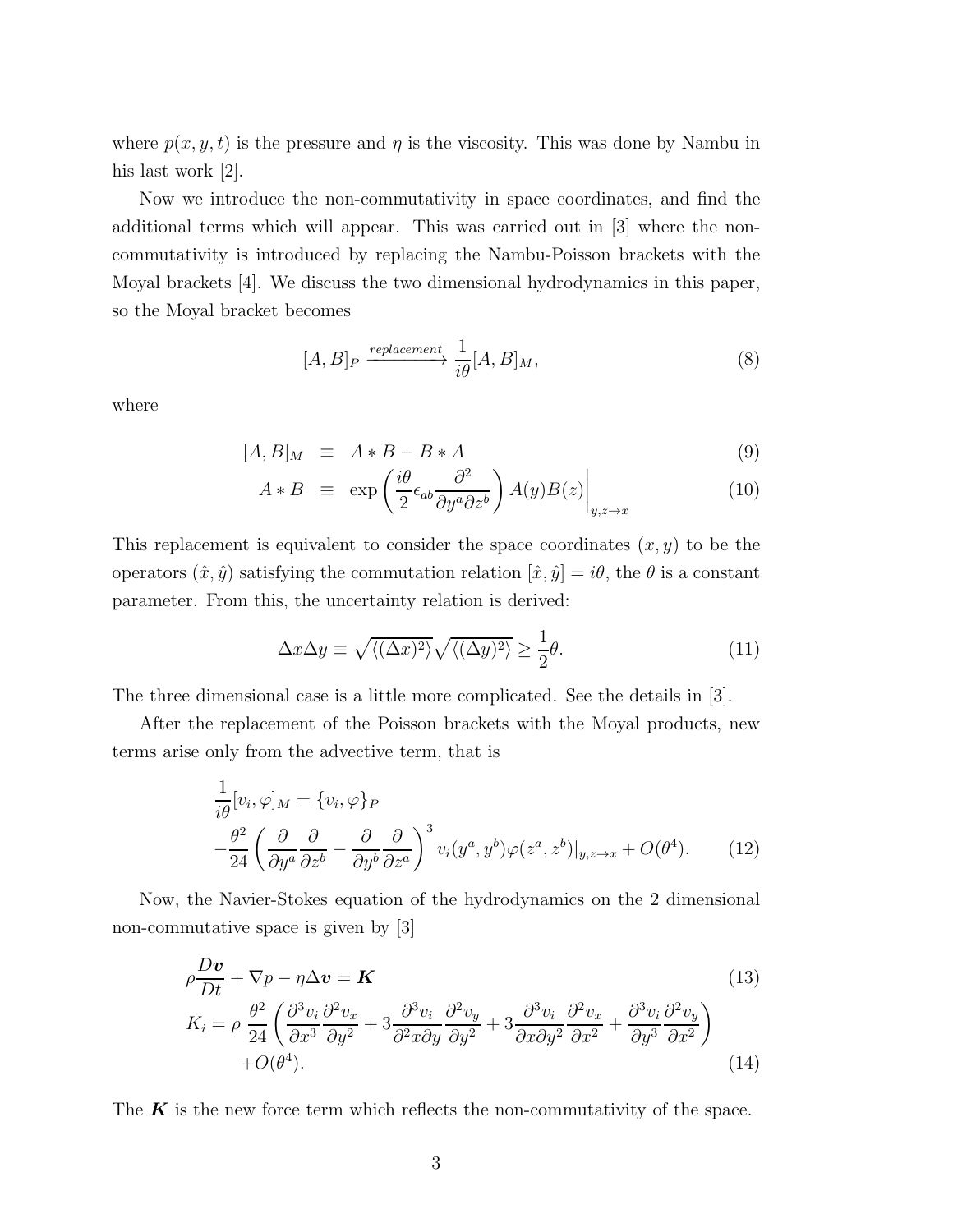In the study of hydrodynamics, Reynolds number,  $\text{Re} = \rho U_{\star} L_{\star}/\eta$  is important, which is the ratio of the kinetic term to the viscosity term in the equation of motion and it determines the gross behavior of the flow. In the non-commutative hydrodynamics, another measure appears, which is the ratio of the extra force term to the kinetic term in the equation of motion, *i.e.* Sm =  $(\theta/L_{\star})^2$ . Here,  $U_{\star}$ and  $L_{\star}$  is the typical velocity and length scale in the problem.

# 2 Extra force  $K(\propto \theta^2)$  in the perfect fluid

In the perfect fluid without viscosity  $(\eta = 0)$ , it is easy to understand the behavior of the extra force  $K$  which is inherent to the non-commutativity.

Let's examine the typical flows.

1) One dimensional flow; if  $v_y = 0$ , and  $v_x = f(x)$ , then  $\mathbf{K} = \mathbf{0}$ .

To consider the behavior of  $K$  near the sink, the source, the vortex, and the flow along the corner, the complex notations are useful. Define  $z = x + iy$ ,  $\bar{z} = x - iy$ , and their derivatives  $\partial = \frac{1}{2}$  $\frac{1}{2}(\partial_x - i \partial_y), \ \bar{\partial} = \frac{1}{2}$  $\frac{1}{2}(\partial_x + i\partial_y)$ , and  $v = v_x - iv_y$  and  $K = K_x - iK_y$ , then we have

$$
K = -\rho \frac{2}{3} \theta^2 \partial \varphi \left(\overleftarrow{\partial} \overrightarrow{\partial} - \overleftarrow{\partial} \overrightarrow{\partial}\right)^3 \varphi(z, \bar{z}),\right)
$$
 (15)

where  $\varphi(z, \bar{z})$  is the stream function. Let's introduce the complex velocity potential  $f(z)$  so that its real part is the usual velocity potential and its imaginary part is the stream function. Then,  $\varphi(z,\bar{z}) = \frac{1}{2i}(f(z) - \overline{f(z)})$ , and  $v = \partial f(z)$ .

Now we have the following results:

2) Source or sink;  $f(z) = m \ln z$   $(m > 0$  is a source, and  $m < 0$  is a sink.), and  $K = 2\rho \theta^2 m^2 \bar{z}/|z|^8$ , or  $\mathbf{K} = 2\rho \theta^2 m^2 \mathbf{r}/r^8$ .

3) Vortex;  $f(z) = i\kappa \ln z$  ( $\kappa > 0$  is clock-wise, and  $\kappa < 0$  is counter-clockwise), and  $K = 2\rho \theta^2 \kappa^2 \bar{z}/|z|^8$ , or  $\mathbf{K} = 2\rho \theta^2 \kappa^2 \mathbf{r}/r^8$ .

4) Flow along the corner with angle  $\alpha = \pi/n$ ;  $f(z) = cz^n$  (c: a real constant), and  $\boldsymbol{K} = -\frac{1}{6}$  $\frac{1}{6}\rho \theta^2 c^2 (n(n-1)(n-2))^2 (3-n) r/r^{(8-2n)}$ .

From 2), we understand that the additional force  $\boldsymbol{K}$  disturbs the fluid to flow into the sink, but accelerates it to flow out from the source. From 3), the force  $\boldsymbol{K}$ is understood to expand the vortex in the radial direction.

Therefore, the minimum size of the particle  $\sqrt{\theta}$  implied by the non-commutativity gives the indication that the flowing into the small channel becomes difficult due to the finite size effect of the particle. So, we may hope that the hydrodynamics on the non-commutative space gives the hydrodynamics of the granular materials.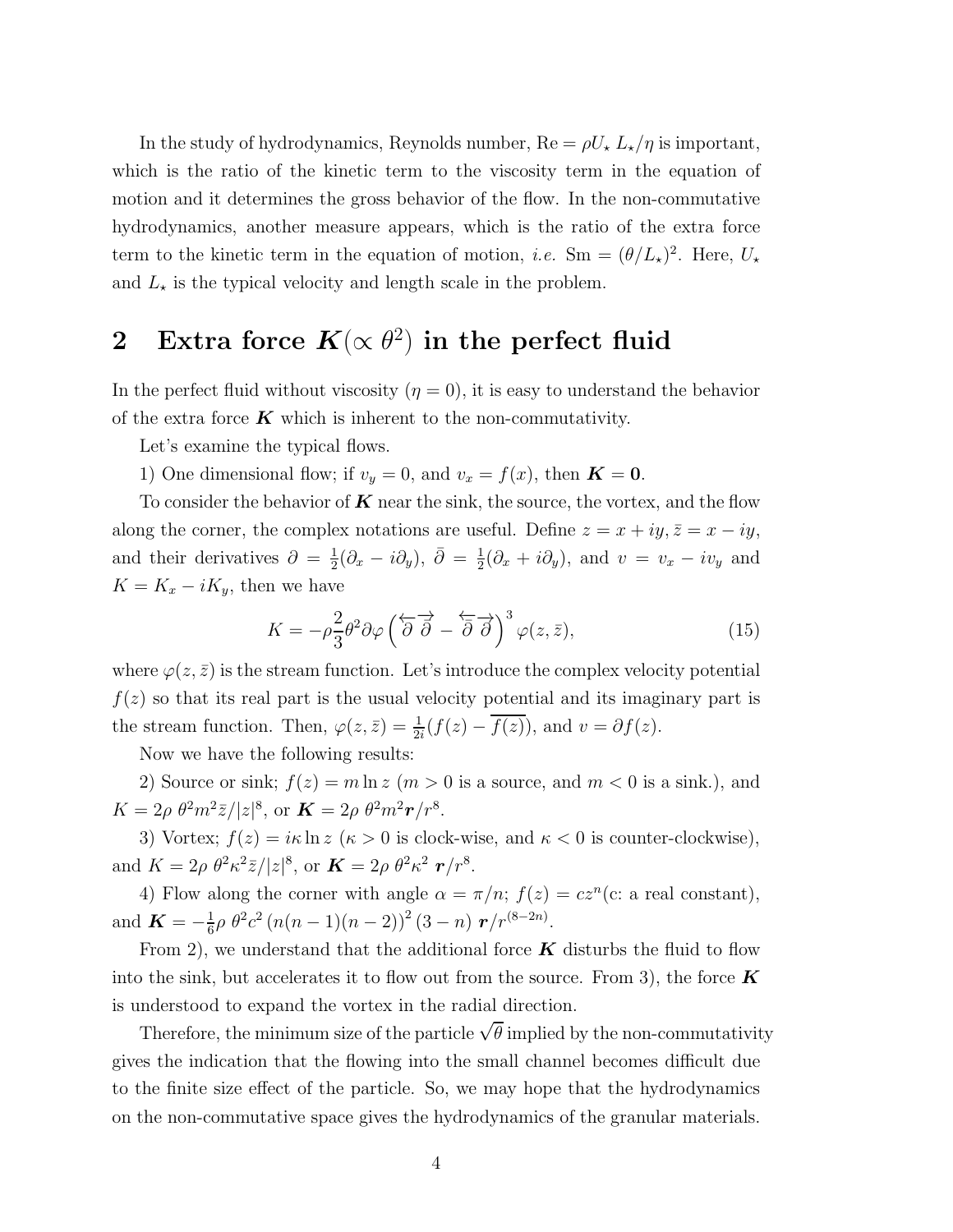In the above examples, the viscous force vanishes,  $\eta \Delta v = 0$ , and hence the behavior of  $\boldsymbol{K}$  does not be altered, even if introducing the viscosity perturbatively as the expansion from the perfect fluid.

Fig. 2.1 shows the behaviors of the extra force  $\boldsymbol{K}$  under their example flows. The magnitude of K depends on the size of non-commutative parameter  $\theta$  and the parameters m,  $\kappa$ , c in  $f(z)$ , but the shape of the distribution is the same.



Figure 2.1: The flow fields described by the complex velocity potential  $f(z)$  and the distributions of additional term  $K$  under their flows

#### 3 Method of the simulation

In calculating the equation of motion

$$
\begin{split} & \rho \frac{D\boldsymbol{v}}{Dt} + \nabla p - \eta \Delta \boldsymbol{v} = \boldsymbol{K} \\ & K_i = \rho \; \frac{\theta^2}{24} \left( \frac{\partial^3 v_i}{\partial x^3} \frac{\partial^2 v_x}{\partial y^2} + 3 \frac{\partial^3 v_i}{\partial^2 x \partial y} \frac{\partial^2 v_y}{\partial y^2} + 3 \frac{\partial^3 v_i}{\partial x \partial y^2} \frac{\partial^2 v_x}{\partial x^2} + \frac{\partial^3 v_i}{\partial y^3} \frac{\partial^2 v_y}{\partial x^2} \right), \end{split}
$$

we use the fractional step method [5] [6] , one of the standard numerical methods to solve incompressible Navier-Stokes equation. Namely, to obtain the data at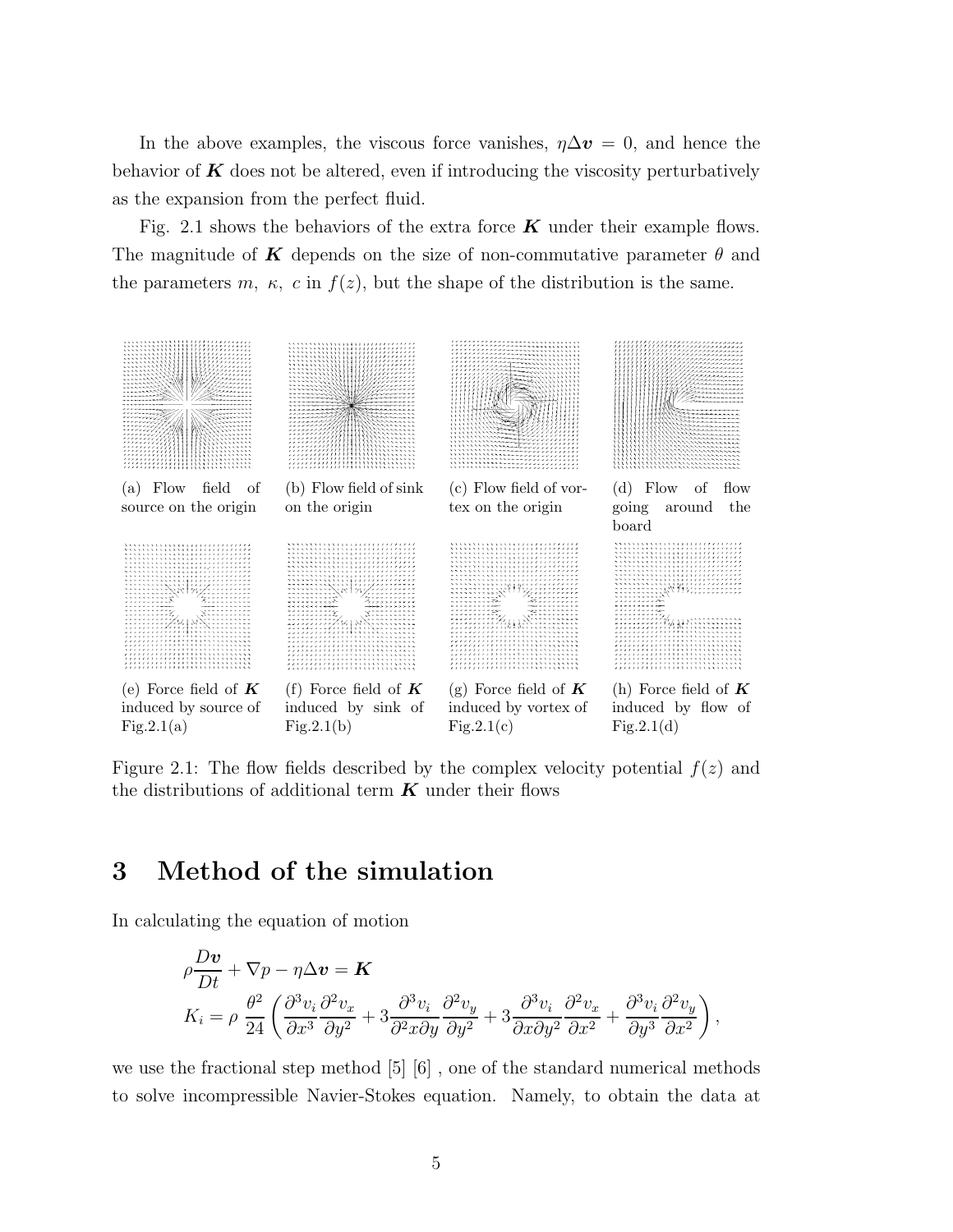$(n+1)$ -th time step from the data at  $(n)$ -th step,

$$
v_i^{(n+1)} = v_i^* - \frac{\Delta t}{\rho} \nabla p,
$$
  
\n
$$
v_i^* = v_i^{(n)} + \frac{\Delta t}{\rho} \left[ -(v \cdot \nabla) v_i + \eta \Delta v_i + K_i \right]^{(n)}.
$$
\n(16)

Applying the equation of continuity to (16), the Poisson equation

$$
\nabla^2 p = \frac{\rho}{\Delta t} \ \nabla \cdot \mathbf{v}^* \tag{17}
$$

is derived and the pressure  $p$  is obtained by solving  $(17)$  by the iteration method. The advective term is calculated by third-order accurate upwind difference method. Third order differential factors in K are expressed as

$$
K_{i} = \rho \frac{\theta^{2}}{24} \times \left\{ \left( \frac{\partial}{\partial x} \frac{\partial^{2} v_{i}}{\partial x^{2}} \right) \frac{\partial^{2} v_{x}}{\partial y^{2}} \right. \\ \left. + 3 \left( \frac{\partial}{\partial y} \frac{\partial^{2} v_{i}}{\partial x^{2}} \right) \frac{\partial^{2} v_{y}}{\partial y^{2}} + 3 \left( \frac{\partial}{\partial x} \frac{\partial^{2} v_{i}}{\partial y^{2}} \right) \frac{\partial^{2} v_{x}}{\partial x^{2}} + \left( \frac{\partial}{\partial y} \frac{\partial^{2} v_{i}}{\partial y^{2}} \right) \frac{\partial^{2} v_{y}}{\partial x^{2}} \right\}.
$$
 (18)

Here the choice of grid points is changed depending on the distance from the boundaries. In our calculation, the higher order terms of  $\theta$  are ignored, by considering that even though  $\theta^2$  terms are the lowest order ones, but are quite important to see the effect of the non-commutativity.

The boundary conditions are taken as follows: On the wall boundary, the velocity  $\boldsymbol{v}$  is set to be zero (no-slip) and the vertical component of gradient of the pressure  $(\nabla p)_\perp$  is zero. At the entrance of the flow at  $x = 0$  we fix the fluid velocity to be a special value and  $(\nabla p)_\perp = 0$ , while at the exit of the flow at  $x = DX$ , we take the free outflow with  $p = 0$ .

In this study, unequally spaced grid is used. See Fig. 3.1. The horizontal line and the vertical line are parametrized by  $0 < x < DX$  and  $0 < y < DY$ , respectively, with  $DX = 64$  cm and  $DY = 21$  cm, and total grid points is 175  $\times$ 71. The flow is assumed to be uniform along the left boundary

$$
v_y|_{x=0} = 0
$$
, and  $v_x|_{x=0} = -U_0 \times (y^2 - y \, DY)$ . (19)

An obstacle is placed at 15 cm down stream, and so the flow is separated by this obstacle and is guided to the upper or the lower open channels. We call these open channels as slits. The upper slit is small (S), while the lower slit is large (L). The aperture of the small slit (S) is  $A<sub>S</sub> = 2$  cm and that of the large slit (L) is  $A<sub>L</sub> =$ 8 cm. The vertical length of the obstacle is  $A = 11$  cm. Both ends of the obstacle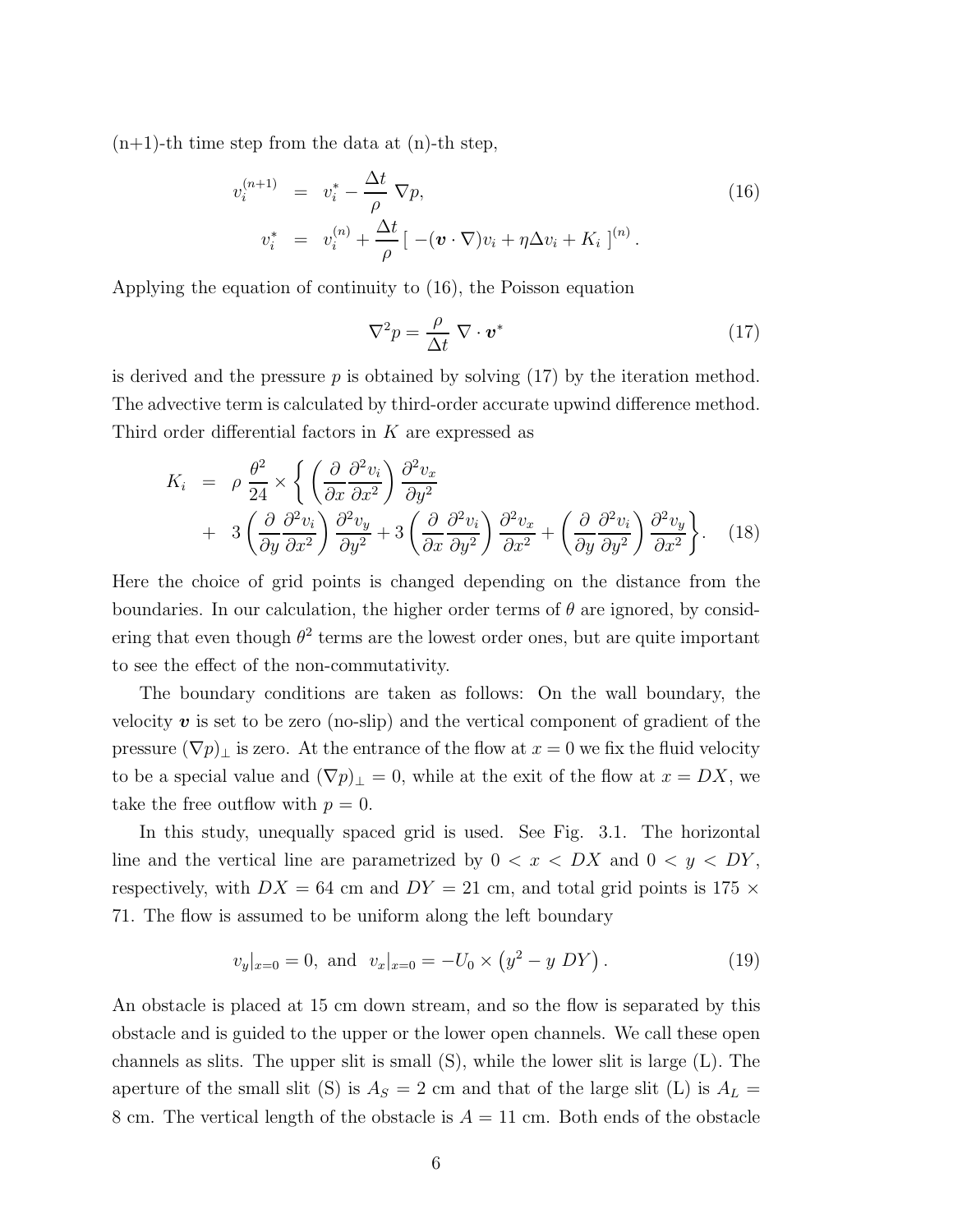are semicirculars with the radius of 2 cm. The minimum size of the grid spacing is 0.167 cm. The step size of time is  $10^{-3}$  [s] and it carries on 2000000 steps to calculate 2000 [s] flow.

We have considered the flow analysis given above, with the following intention: The hydrodynamics on the non-commutative space may give the minimum area  $\theta$ to the size of the constituent particles, so that if  $\theta$  is introduced, then the flow rate passing through the small slit (S) is reduced and that passing through the large slit (L) is increased while keeping the total flow rates constant.



Figure 3.1: The grid used for simulation.

We fix the Reynolds number  $Re = 700$ . It is because in the following analysis, the activity of the vortices is important to see the non-commutativity effects. So, we wish to take a large value of Re, but the larger  $Re > 2000$  introduces the turbulent flow, and hence we fix it to 700. If we consider the water flow, then  $\rho = 10^3 \text{kg/m}^3$  and  $\eta = 8.85 \times 10^{-4} \text{Pa} \cdot \text{s}$ . In this case, if  $U_{\star}$  is chosen to  $U_0 = 0.55$ cm/s and  $L_{\star}$  is chosen to the obstacle length  $A = 11$  cm.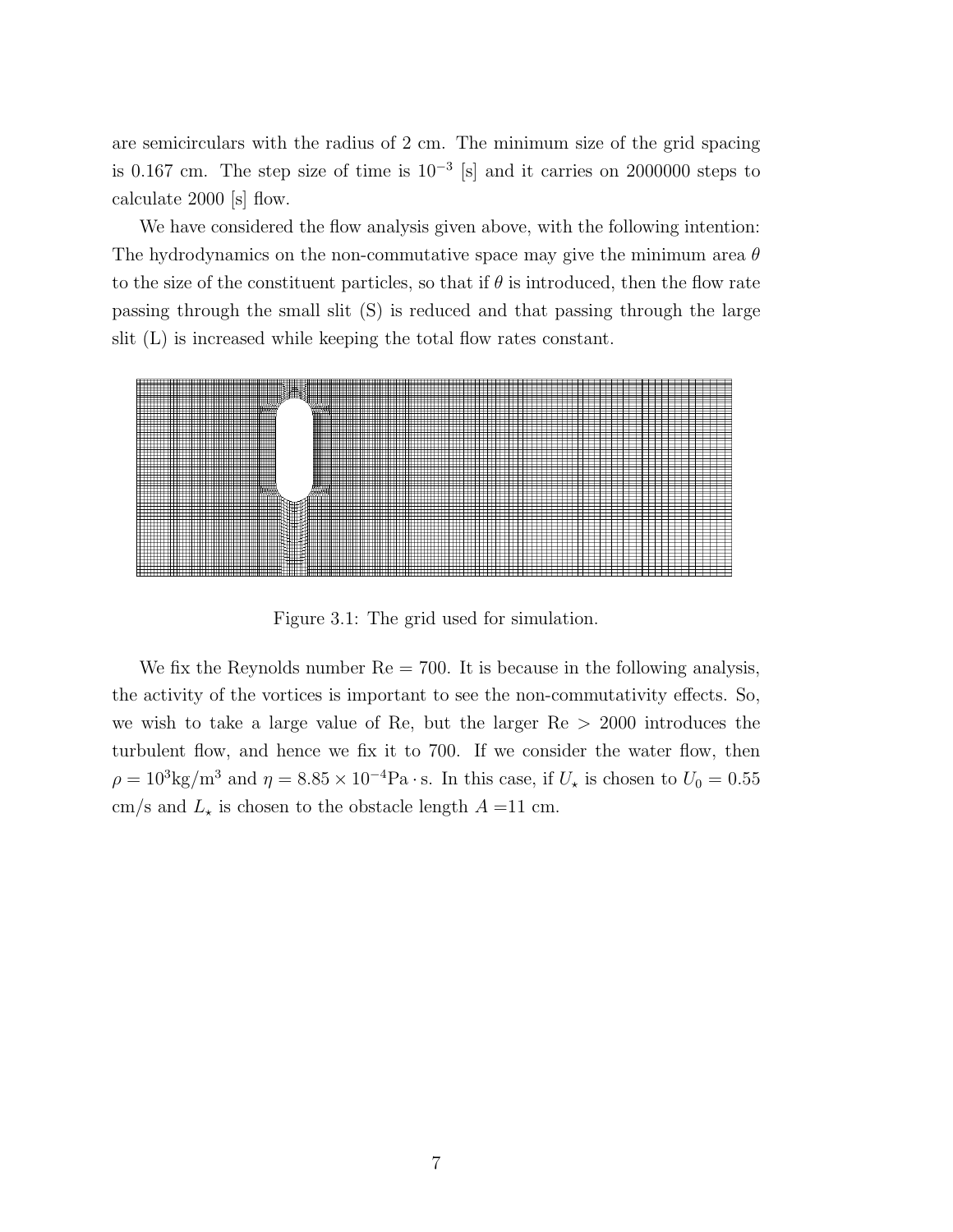#### 4 Results of the simulation

In order to compare the flowability through the slits between the usual flow and the non-commutative flow, the flow rates at slit (S) and (L) are estimated without and with  $\theta$  in Fig. 4.1 and Fig. 4.3, respectively.

First look at Fig. 4.1,  $\sqrt{\theta} = 0$  cm which is the usual flow. There exists the fluctuation of flow rates in the beginning, being regularly and periodically depicted like a sine curve, but afterwards for  $t > 1100$  [s], the oscillation is damped. This is a characteristic of the usual flow. The following figures show the snapshots of the flow at  $t = 495$  [s], 528[s], 1025 [s] and 2000 [s].



Figure 4.1: Flow rates at the slit (S) (light blue) and (L) (dark blue) in  $\sqrt{\theta} = 0$ cm case.

The velocity field and the vorticity of  $\sqrt{\theta} = 0$  cm flow is shown in Fig. 4.2, where the velocity at each points is depicted by the white arrow while the vorticity is represented by the color gradation, that is, blue is negative vorticity (anticlockwise rotation), red is positive vorticity (clockwise rotation) and green is the medium. While the flow rates at slit (S) and (L) oscillate, vortices are periodically generated near the slits and the other boundaries, and flow out into the down stream as shown in Fig.  $4.2(a)$ .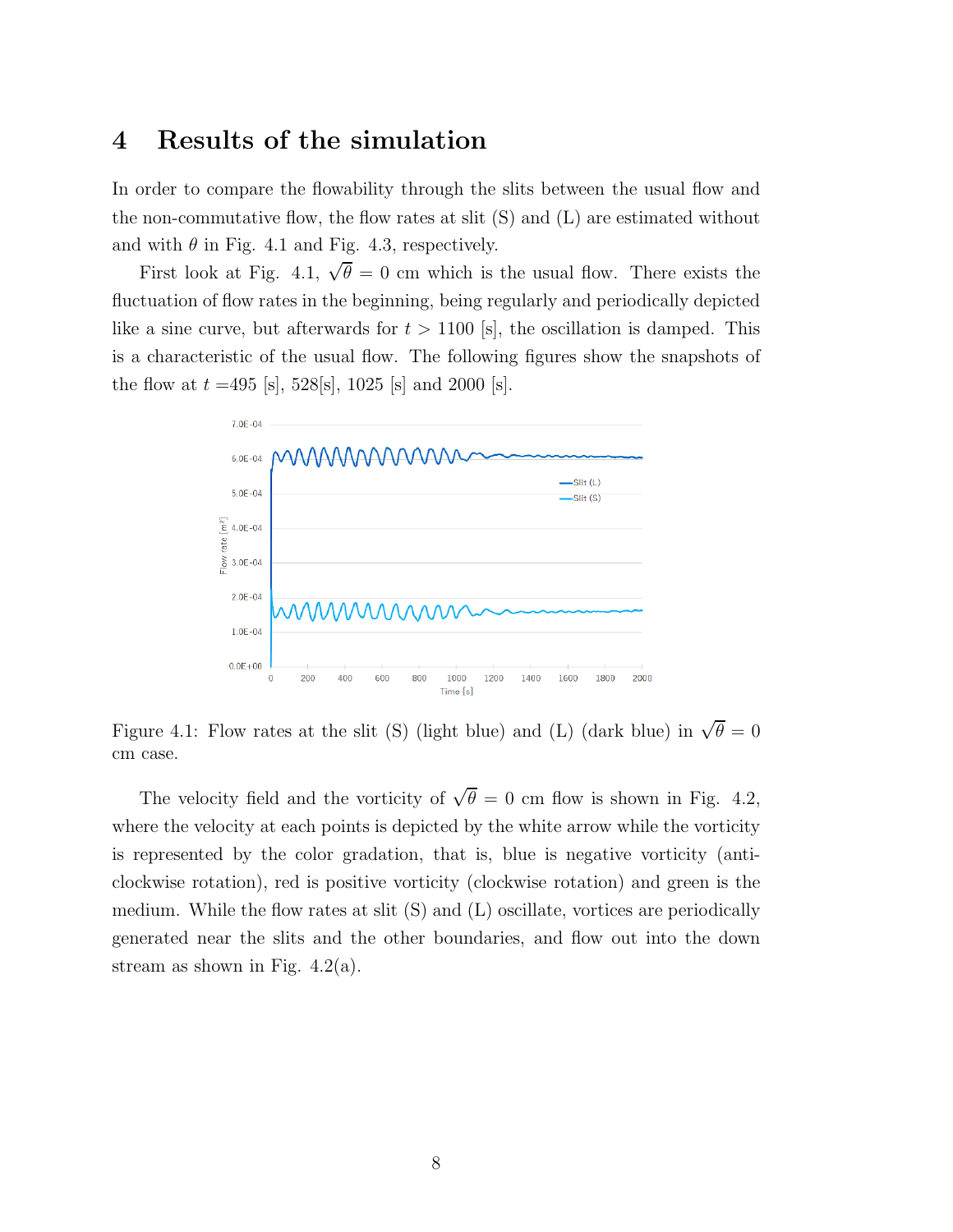

(a) Snapshot at  $t = 495$  [s] in the case of  $\theta = 0$ cm



(c) Snapshot at  $t = 1025$  [s] in the case of  $\theta = 0$ cm



(b) Snapshot at  $t = 528$  [s] in the case of  $\theta = 0$ cm



(d) Snapshot at  $t = 2000$  [s] in the case of  $\theta = 0$ cm

Figure 4.2: The velocity field and the vorticity of the  $\sqrt{\theta} = 0$  cm flow. The velocity at each points is depicted by the white arrow while the vorticity is represented by the color gradation, that is, blue is negative vorticity (counter-clockwise rotation), red is positive vorticity (clockwise rotation) and green is the medium.

In the periodical oscillation phases of (a): 495 [s] and (b): 528 [s], there appear a number of red regions and a number of blue regions which means the vortices are periodically produced and flow out. The spiral just behind the obstacle is changed from red at (a) to blue at (b).

However at (c): 1025 [s], the blue regions and red regions begin individually connected to form the bands, and the so called "two attached eddies" appear behind the obstacle. Finally at (d): 2000 [s], the flow becomes stable. This shows the damping of the oscillation of the flow rates.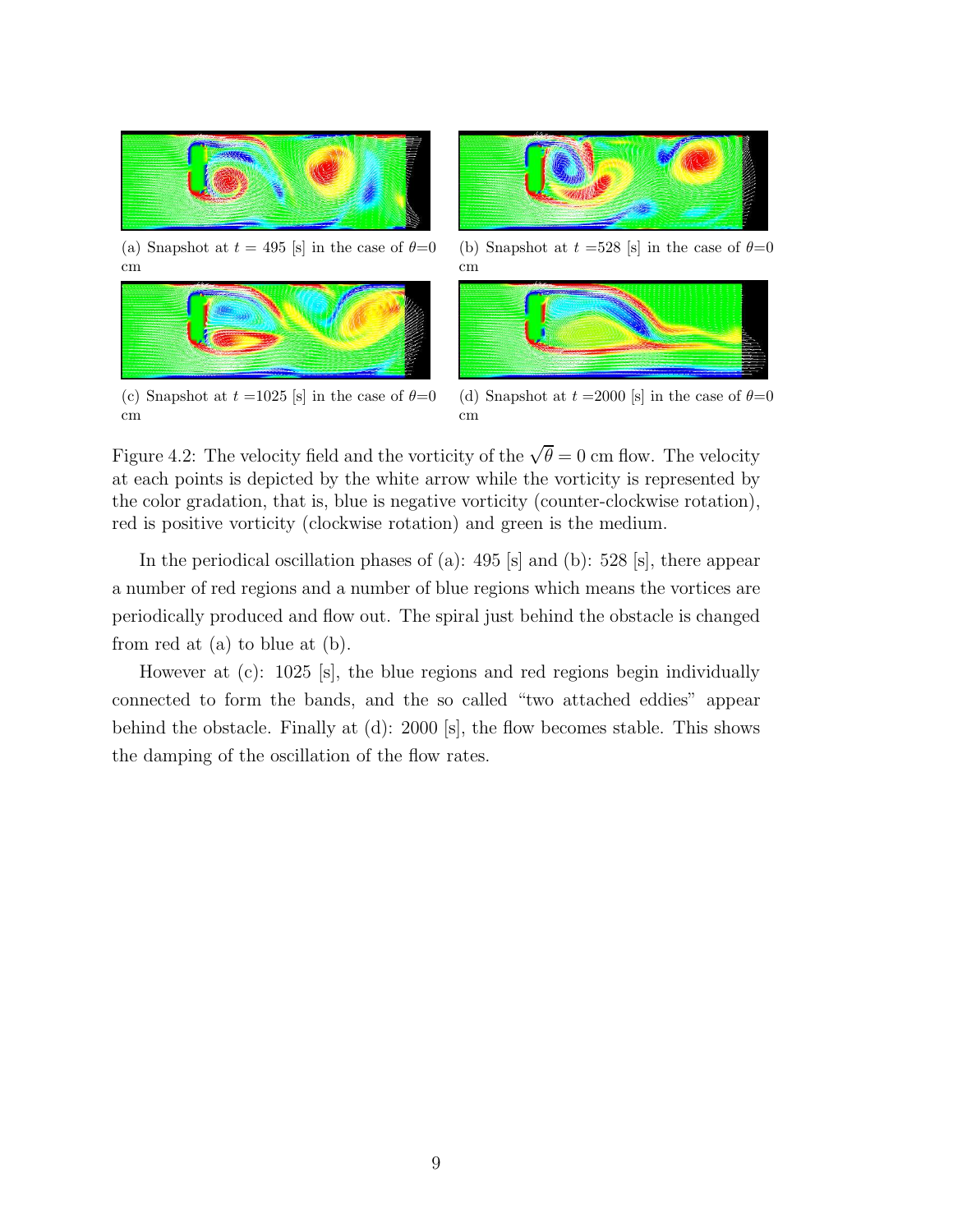Now we will show the flow with  $\sqrt{\theta} = 0.29$  cm. Fig. 4.3 which gives the flow rates at slit (S) (brown) and slit (L) (green).



Figure 4.3: Flow rates at the slit (S) and (L) in  $\sqrt{\theta} = 0.29$  cm case.

This figure shows the behavior of the flow rates at slit (S) and (L) in case of  $\sqrt{\theta}$ =0.29 cm, or of the non-commutative flow. The oscillation of flow rates is observed, but the activity of the oscillation is weak and irregular compared to the case of  $\theta = 0$ , vortices are observed. The flow rates becomes stable after  $t = 1300$  $[s]$ .

This behavior can be understood from the snapshot Figs. 4.4 taken at  $t = 495$ , 850, 1028 and 2000 [s]. The figures show that the pattern of the vortices are almost stable from the beginning. There is no active production of vortices just after the obstacle as was observed in the normal flow. The extra force disturbs the active production of vortices behind the obstacle. The oscillation arises from the activity of vortices in the down stream. At  $(c):1028$  [s] the vortices in the down stream collapse, but after 1300 [s], the whole stream becomes stable. At around  $t = 1143$ [s], the flowing vortices bocome staying behind of the obstacle again, where the activity of the vortex can be seen in the snapshot in Fig. 4.5 at this moment.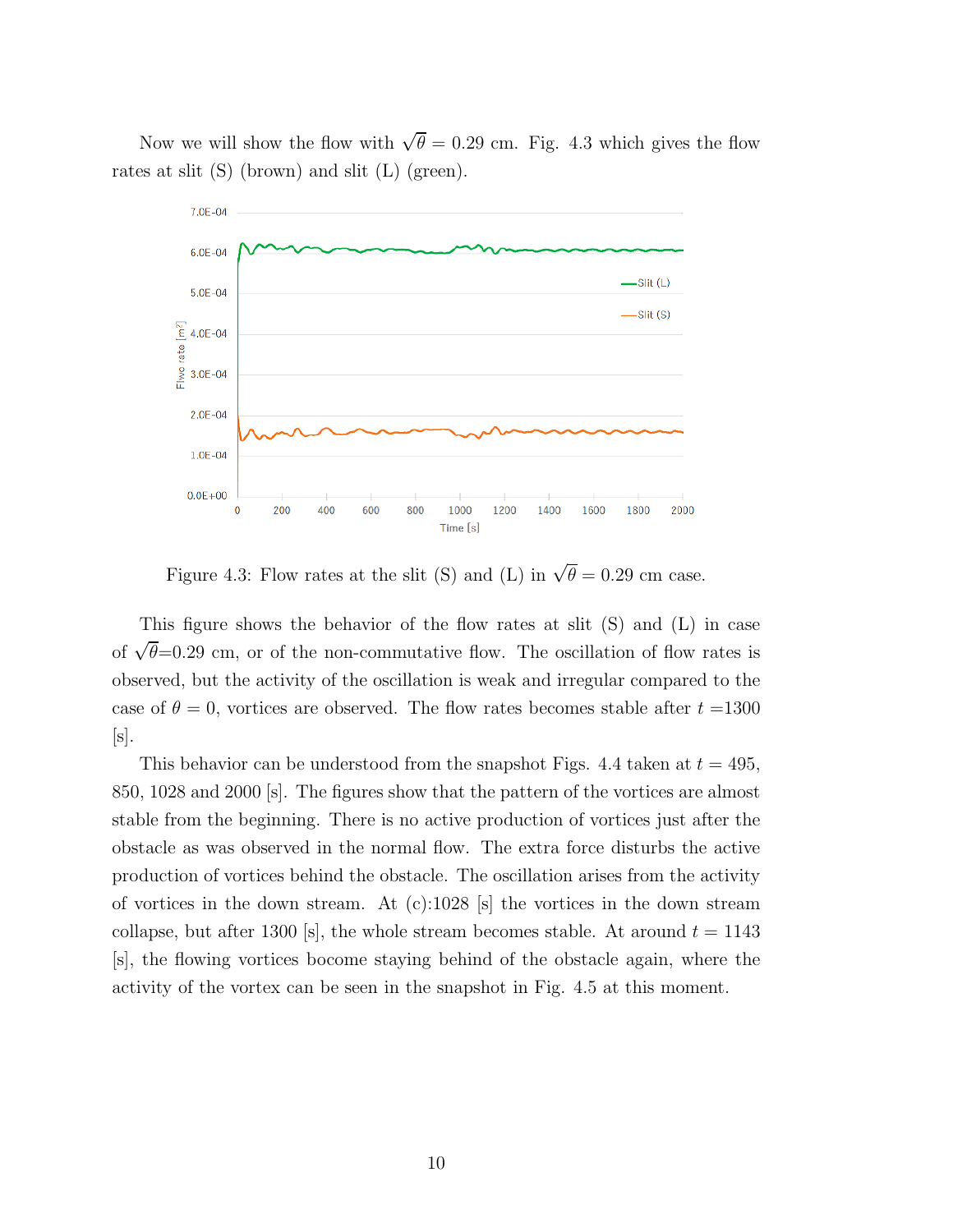

(c) Snapshot at  $t = 1028$  [s] for  $\sqrt{\theta} = 0.29$  cm

Figure 4.4: Velocity and vortices for the non-commutative flow with  $\sqrt{\theta} = 0.29$ cm.



Figure 4.5: Snapshot at  $t = 1143$  [s] in the case of  $\sqrt{\theta} = 0.29$  cm

The averaged difference of the flow rates  $\langle \Delta S \rangle$  at the small slit with and without  $\theta$ , that is,  $\langle \Delta S \rangle = \langle S(\sqrt{\theta} = 0.29 \text{ cm}) - S(\sqrt{\theta} = 0 \text{ cm}) \rangle$  is depicted in Fig. 4.6, where the flow rates are averaged between 0 [s] and t [s]. Before  $t = 1000$  [s], the flow rate at slit (S) becomes smaller for  $\sqrt{\theta} = 0.29$  cm than that for  $\theta = 0$ , which matches to the intuitive understudy of the size of the fluid particle. However, the discrepancy disappears after  $t = 1000$  [s].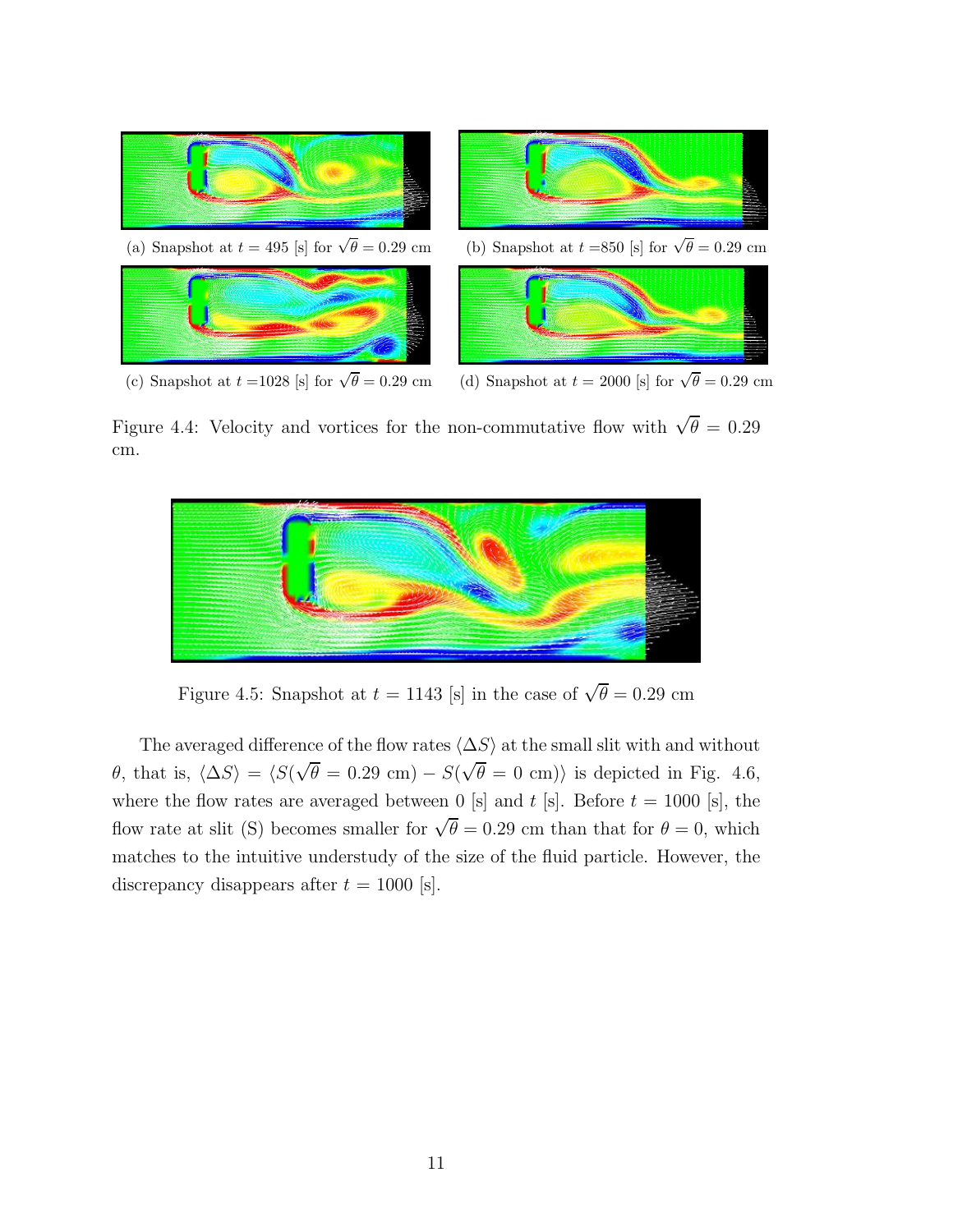

Figure 4.6: Average of flow rate from slit (S) at that time.

#### 5 Conclusion and Discussion

In this paper a two-dimensional simulation is performed for the hydrodynamics on the non-commutative space. The parameter characterizing the non-commutativity of the space,  $\theta$ , gives the uncertainty relation of the space, or the minimum size of the fluid particle  $\Delta x \Delta y > \theta/2$ .

We have prepared the flow path of 21 cm wide and 64 cm length where the obstacle is placed in the middle of the flow, and so the flow should passes through the small 2 cm slit  $(S)$  or the large 8 cm slit  $(L)$ . The simulation is done for the water with Reynolds number  $\text{Re} = 700$ , where the maximal incoming velocity is  $0.55 \text{ cm/s}$ . Re = 700 is so chosen as the activity of vortex is large, but is not too large to introduce the turbulent flow.

The results we obtained are as follows:

(1) For the usual flow without  $\theta$ , the flow rate at the small slit (S) oscillates like a sine curve, but the amplitude of the oscillation diminishes slowly after  $t = 1200$  $[s]$ .

(2) For the non-commutative flow with  $\sqrt{\theta}$  =0.29 cm, the oscillation of the flow rate is small and irregular. The fluctuation is stabilized after  $t = 1200$  [s].

(3) The pattern of the flow is correlated to the activity of the vortices. In the usual flow the oscillation of the flow late is diminished after the certain time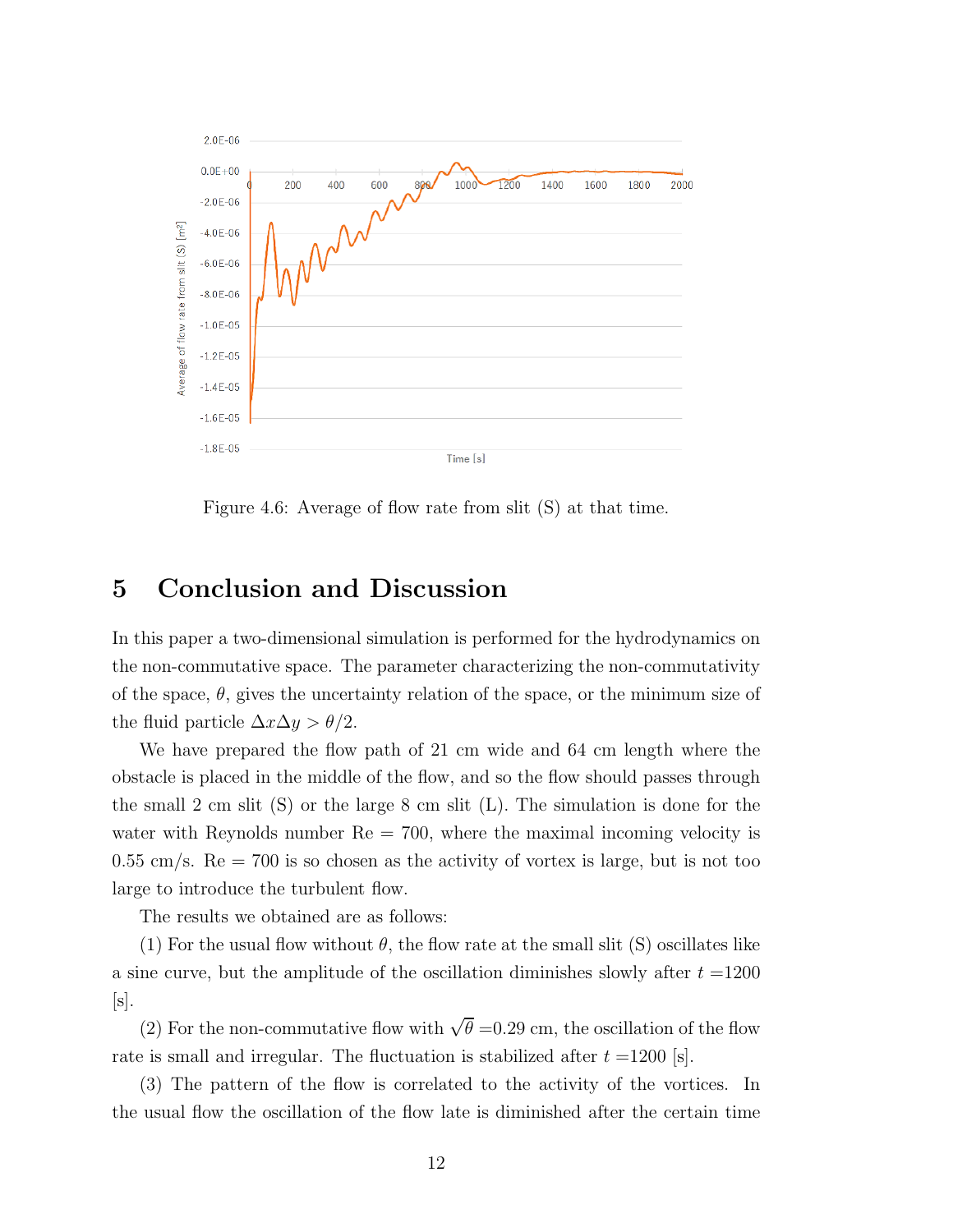has passed, and this change is related to the occurrence of the "two attached eddies". In the non-commutative flow this "two attached eddies" appears from the beginning, and hence the flow rates do not actively oscillate. So, the difference between the usual flow and the non-commutative flow comes from the difference of activities of vortices in the down stream.

As is understood from the analysis in the perfect fluid, the extra force  $K$ , relevant to the non-commutativity, has the tendency to interrupts the flowing out into the sink, and to expand the size of the vortex in the radial direction. These effects are small for a measure of the particle size / the size of the small slit, Sm  $=\sqrt{\theta}/A_s = 0.29$  cm / 2 cm  $\simeq$  0.15, but they become extremely large near the singular positions such as the position of sink and source and the center of the vortex. Therefore, it is important to know how the vortices are created from the boundary layers, especially from the boundary layer of the obstacle near the slits in both cases with and without  $\theta$ , as well as to know the difference of the interaction of vortices both in the usual flow and in the non-commutative flow. For this we have to know the vorticity transportation equation with the extra force  $K$ , being proportional to the non-commutative parameter squared,  $\theta^2$ .

This can be done easily. Using the complex notations, the Navier-Stokes equation with  $K$  reads

$$
\rho \left[ 2i \frac{\partial}{\partial t} (\partial \varphi) + 4 \partial \varphi \left( \overleftarrow{\partial} \overrightarrow{\partial} - \overleftarrow{\partial} \overrightarrow{\partial} \right) \varphi \right] \right]
$$
  
=  $-2\partial p + 8i\eta (\partial \overline{\partial}) (\partial \varphi) - \rho \frac{2}{3} \theta^2 \partial \varphi \left( \overleftarrow{\partial} \overrightarrow{\partial} - \overleftarrow{\partial} \overrightarrow{\partial} \right)^3 \varphi.$  (20)

Taking the rotation of this equation,  $rotA = \overline{\partial}A - \partial\overline{A}$ , we have the following equation

$$
\left(\rho \frac{\partial}{\partial t} - \eta \Delta\right) \omega = \rho \frac{\partial \omega}{\partial t} - 4\eta (\partial \bar{\partial}) \omega
$$
  
=  $2\rho \omega i \left(\overleftarrow{\partial} \overrightarrow{\partial} - \overleftarrow{\partial} \overrightarrow{\partial}\right) \varphi + \frac{\rho}{3} \theta^2 \omega i \left(\overleftarrow{\partial} \overrightarrow{\partial} - \overleftarrow{\partial} \overrightarrow{\partial}\right)^3 \varphi,$  (21)

where  $\omega$  is the vorticity defined by

$$
\omega = \partial_x v_y - \partial_y v_x = -4(\partial \bar{\partial})\varphi = -\Delta \varphi.
$$
\n(22)

If  $\theta = 0$ , this is the usual vorticity transportation equation which describes the disscipation by the viscosity  $\eta$ .

On the non-commutative space, the vorticity transpiration equation is modified so as to include the  $\theta^2$  term.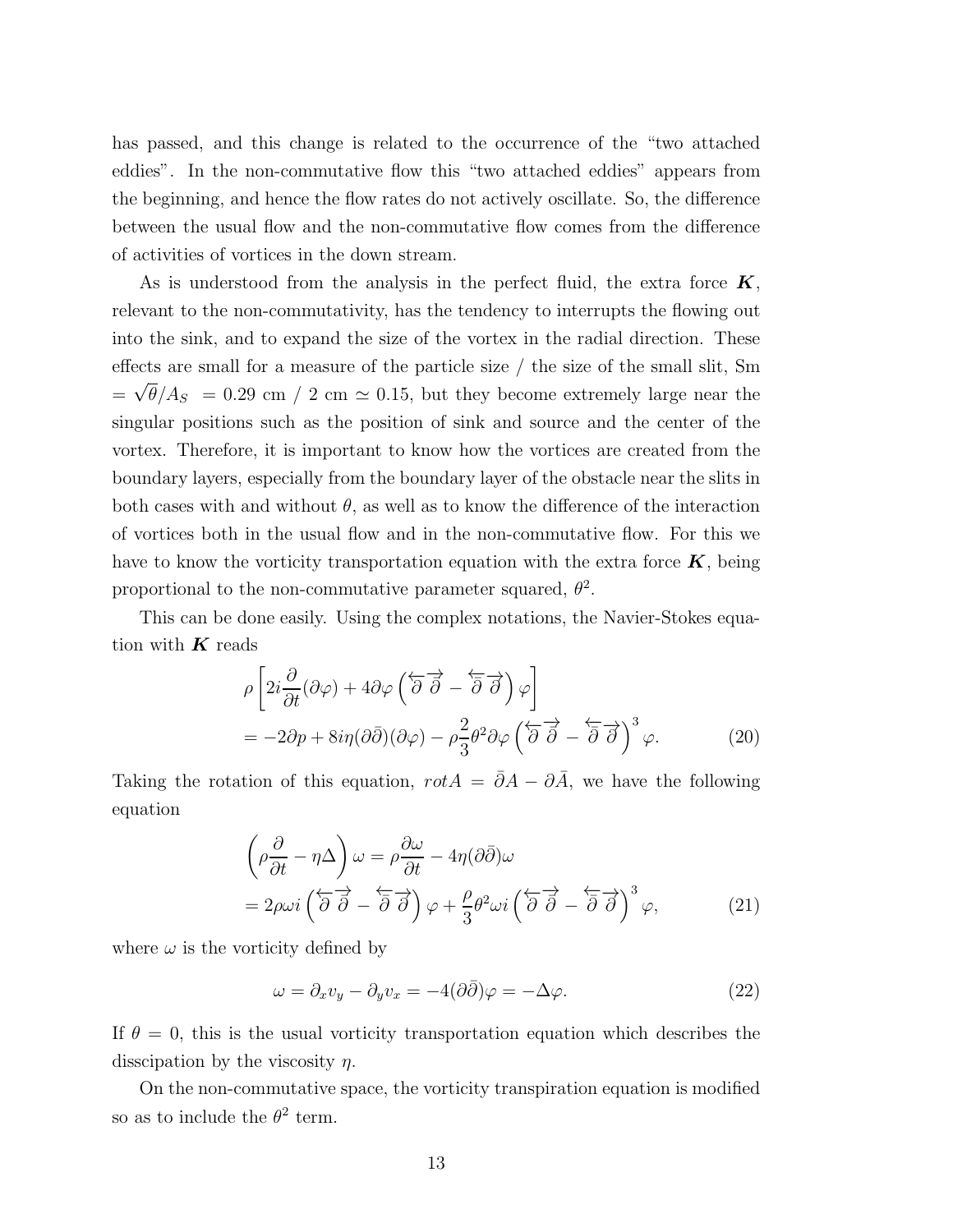The stream function can be expressed in terms of the vorticity by Eq. (22) as

$$
\varphi(z,\bar{z}) = \int d^2u \ln((z-u)(\bar{z}-\bar{u})) \,\omega(u,\bar{u}). \tag{23}
$$

Then, the vorticity transportation equation can be written on the non-commutative space as follows:

$$
\left(\rho \frac{\partial}{\partial t} - \eta \Delta\right) \omega
$$
  
=  $2\rho \int d^2 u \left\{ i \left(\partial_z \bar{\partial}_u - \bar{\partial}_z \partial_u\right) + \frac{\theta^2}{3!} i \left(\partial_z \bar{\partial}_u - \bar{\partial}_z \partial_u\right)^3 \right\}$   

$$
\times \left\{ \omega(z, \bar{z}) \ln \left( (z - u)(\bar{z} - \bar{u}) \right) \omega(u, \bar{u}) \right\}.
$$
 (24)

The interaction between vortices is modified naturally in the hydrodynamics on the non-commutative space.

The remained problem to be studied is by using the creation rate and the interaction of vortices to clarify the simulation results obtained in this paper.

A preliminary stage of this paper was described in the thesis by one of the authors (M.S.) [7].

### Acknowledgements

The authors are grateful to Kazuharu Bamba, Gi-Chol Cho, Takeo Inami, Katsuya Ishii, Satoshi Iso, Takashi Koide, Satoko Komurasaki, Shin Nakamura, and Ko Okumura for fruitful discussions. The flow fields were visualized by "Clef3D" made by Institute of Computational Fluid Dynamics.